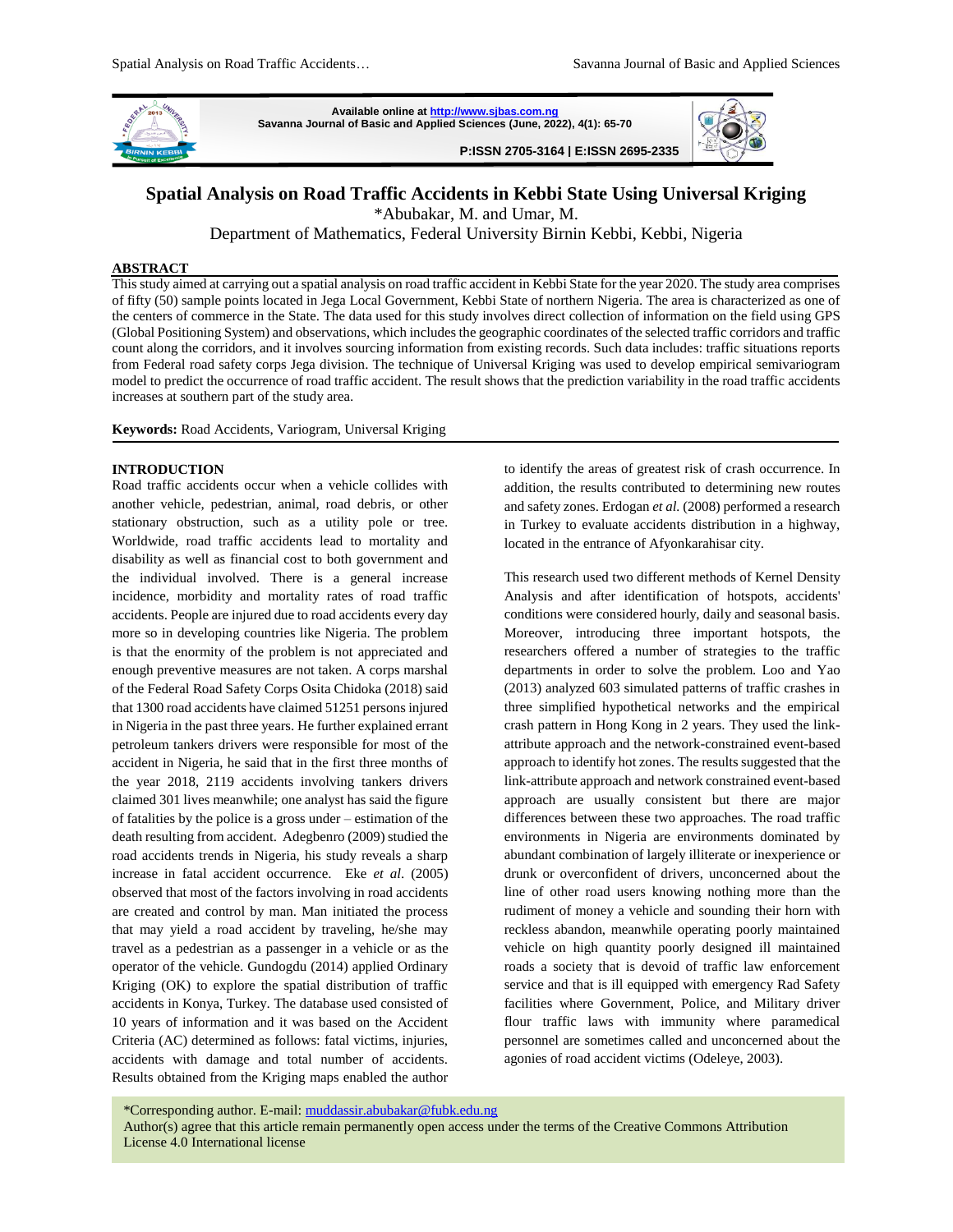Baratian-Ghorghi *et al.* (2 015) ranked the high-crash locations by developing a new methodology to predict the first and second possible entry points based on the crash locations and distance from upstream interchanges. There are rural-urban differences. In urban areas, there are more accidents, lower degree of injury while in rural areas; there are lower accident levels but more serious fatalities (Komba, 2006). A study on traffic accidents using GIS and spatial-temporal methods was done by Jones et al. (1996) in 1996 at Norfolk, UK. In the study K function analysis method was used for identifying the presence or absence of hotpots clustered. The World Health Organization (WHO, 2015) estimated that about 1.17million deaths occur each year worldwide due to road traffic accidents. A breakdown of the figure indicates however, that about 70

percent of the deaths occur in undeveloped countries. The increased rate of fatal road traffic accident worldwide has been attributed to population eruption and increased motorization. Increased motorization may be characterized briefly as the "automotive revolution", that is the motorizing of urban population especially in the developing countries.

## **MATERIALS AND METHODS**

The study area comprises of fifty (50) sample points located in Kebbi State of northern Nigeria. The study area falls between latitude  $11^{\circ}55'0''$  to  $12^{\circ}18'0''$  N and longitude  $4^{\circ}17'0''$  to 4°32'0" E. The area is characterized as one of the centers of commerce in the State. The map of the study area is shown in Figure 1. The Accidents happened in Jega district in year 2020 with their absolute locations are shown in Figure 2.



**Figure 1**: The map of the study area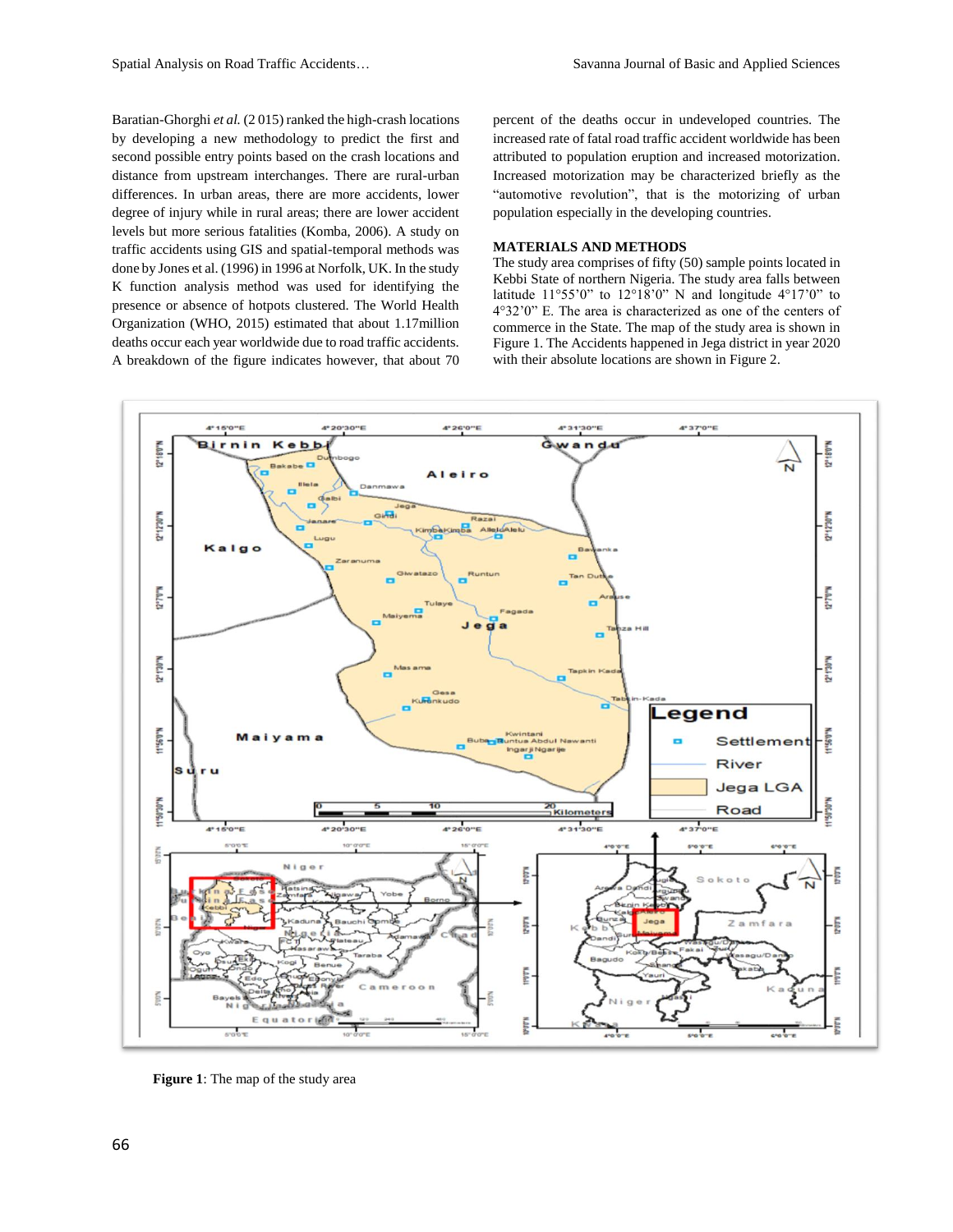

**Figure 2:** The map of the accidents locations showing fifty (50) sample points in Jega Local Government

## **Data and Methods**

In this research, the data recorded in fifty (50) sample points located in Jega Local Government, Kebbi State, Nigeria were analyzed. The data set contains as input

variable for the analysis. Other datasets utilized in this study are Elevation and Geo-coordinates location. The data used for this study is given in Table 1.

| S/N <sub>0</sub> | Area                 | Location                   | No. of RTC<br>occurred | <b>Altitude</b> | <b>Elevation</b> |
|------------------|----------------------|----------------------------|------------------------|-----------------|------------------|
|                  | Ttitin Alu customer  | Lat 12.220195 Lon 4.375462 | 3                      | 254             | 212              |
| 2                | Garkar Ando          | Lat 12.220265 Lon 4.370650 | 5                      | 250             | 211              |
| 3                | Gobirawa             | Lat 12.221484 Lon 4.373514 | 5                      | 206             | 214              |
| 4                | Kofar Tasha ta Yamma | Lat 12.224106 Lon 4.373606 |                        | 192             | 218              |
| 5                | Kofar Tasha ta Yamma | Lat 12.224082 Lon 4.373529 |                        | 194             | 218              |
| 6                | GDSS Jega            | Lat 12.224842 Lon 4.373583 |                        | 195             | 221              |
| 7                | Round about          | Lat 12.226359 Lon 4.373630 | 3                      | 196             | 223              |
| 8                | Round about          | Lat 12.226755 Lon 4.373228 | 4                      | 203             | 218              |
| 9                | Zaito                | Lat 12.226966 Lon 4.375025 | 3                      | 211             | 222              |

**Table 1:** Data set for the study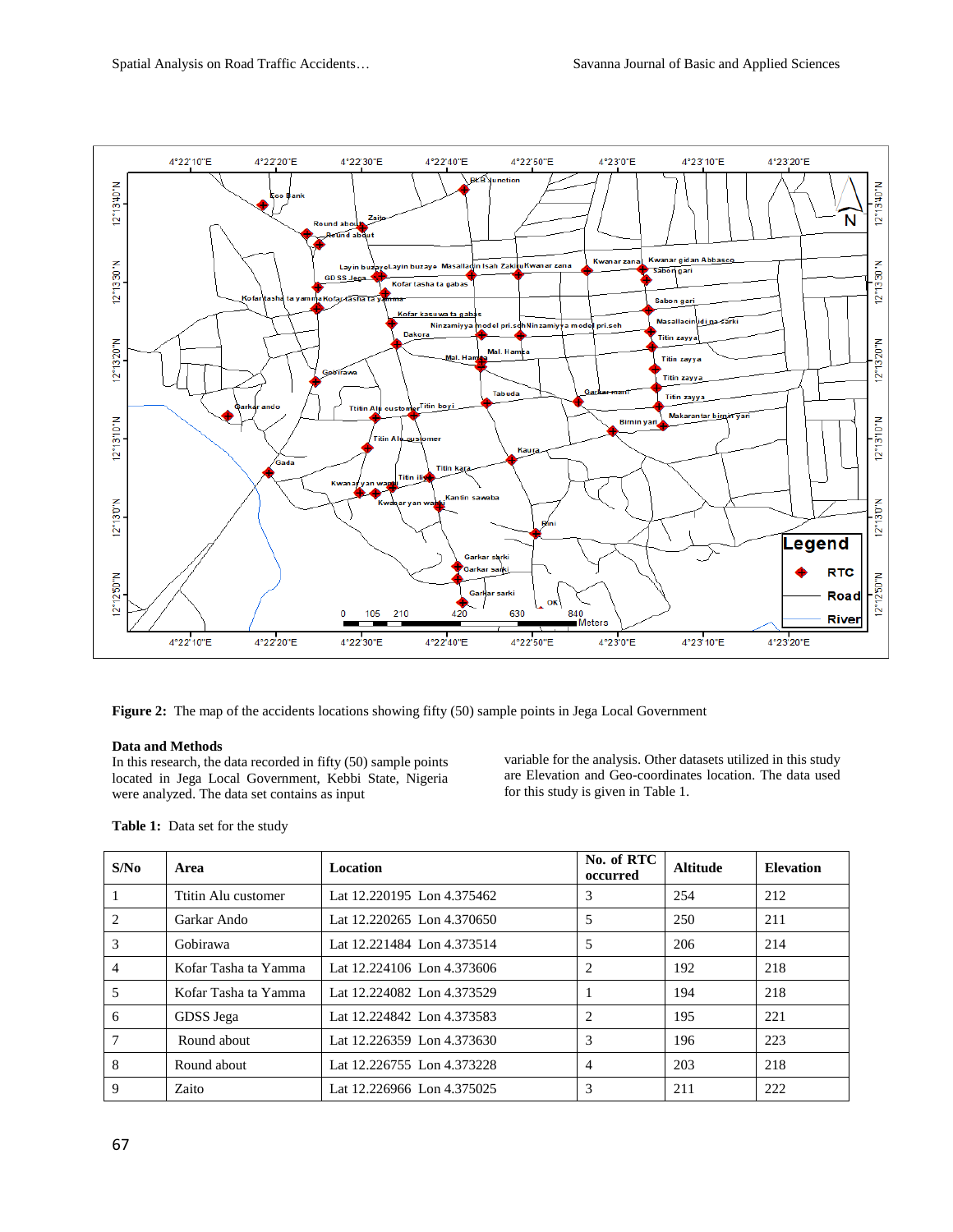| 10 | Layin Buzaye                   | Lat 12.225223 Lon 4.375511 | 3              | 213 | 223 |
|----|--------------------------------|----------------------------|----------------|-----|-----|
| 11 | Layin Buzaye                   | Lat 12.225242 Lon 4.375655 | $\mathbf{1}$   | 212 | 222 |
| 12 | Masallacin Isah Zakiru         | Lat 12.225264 Lon 4.378570 | 3              | 205 | 221 |
| 13 | Kwanar Zana                    | Lat 12.225294 Lon 4.380096 | $\overline{2}$ | 203 | 219 |
| 14 | Kwanar Zana                    | Lat 12.225439 Lon 4.382343 | 1              | 204 | 218 |
| 15 | Kwanar Gidan Abbasco           | Lat 12.225482 Lon 4.384143 | 2              | 206 | 216 |
| 16 | Sabon Gari                     | Lat 12.225098 Lon 4.384269 | 3              | 202 | 213 |
| 17 | Sabon Gari                     | Lat 12.224031 Lon 4.384349 | $\mathbf{1}$   | 201 | 215 |
| 18 | Masallacin idi na sarki        | Lat 12.223278 Lon 4.384402 | $\mathbf{1}$   | 200 | 212 |
| 19 | Titin Zayya                    | Lat 12.222713 Lon 4.384454 | 3              | 198 | 208 |
| 20 | Titin Zayya                    | Lat 12.221942 Lon 4.384556 | $\overline{2}$ | 197 | 209 |
| 21 | Titin Zayya                    | Lat 12.221283 Lon 4.384610 | 2              | 197 | 209 |
| 22 | Titin Zayya                    | Lat 12.220594 Lon 4.384682 | 1              | 195 | 209 |
| 23 | Makarantar Birnin Yari         | Lat 12.219916 Lon 4.384807 | $\overline{2}$ | 193 | 207 |
| 24 | Birnin Yari                    | Lat 12.219722 Lon 4.383180 | $\mathbf{1}$   | 192 | 210 |
| 25 | Garkar Mani                    | Lat 12.220775 Lon 4.382047 | $\overline{2}$ | 192 | 210 |
| 26 | Tabuda                         | Lat 12.220723 Lon 4.379067 | 3              | 195 | 209 |
| 27 | Mal. Hamza                     | Lat 12.222004 Lon 4.378886 | 2              | 182 | 212 |
| 28 | Mal. Hamza                     | Lat 12.222202 Lon 4.378908 | 2              | 185 | 210 |
| 29 | Model<br>Ninzamiyya<br>Pri.Sch | Lat 12.223142 Lon 4.378900 | 2              | 187 | 212 |
| 30 | Ninzamiyya<br>Model<br>Pri.Sch | Lat 12.223139 Lon 4.380182 | $\mathbf{1}$   | 192 | 220 |
| 31 | Dakora                         | Lat 12.222822 Lon 4.376158 | $\overline{4}$ | 196 | 215 |
| 32 | Kofar Kasuwa ta Gabas          | Lat 12.223552 Lon 4.375976 | $\overline{4}$ | 212 | 218 |
| 33 | Kofar Tasha ta Gabas           | Lat 12.224618 Lon 4.375767 | 3              | 206 | 219 |
| 34 | Titin Boyi                     | Lat 12.220290 Lon 4.376698 | 2              | 204 | 214 |
| 35 | Titin Kara                     | Lat 12.218080 Lon 4.377230 | $\overline{2}$ | 212 | 221 |
| 36 | Kantin Sawaba                  | Lat 12.217021 Lon 4.377519 | 1              | 210 | 209 |
| 37 | Garkar Sarki                   | Lat 12.214911 Lon 4.378129 | $\overline{2}$ | 196 | 207 |
| 38 | Garkar Sarki                   | Lat 12.214468 Lon 4.378115 | $\sqrt{2}$     | 191 | 207 |
| 39 | Garkar Sarki                   | Lat 12.213621 Lon 4.378290 | $\mathbf{1}$   | 192 | 202 |
| 40 | OK                             | Lat 12.213292 Lon 4.380827 | $\mathbf{2}$   | 192 | 204 |
| 41 | Rini                           | Lat 12.216087 Lon 4.380660 | $\mathbf{2}$   | 191 | 207 |
| 42 | Kaura                          | Lat 12.218705 Lon 4.379883 | $\overline{4}$ | 201 | 209 |
| 43 | Titin Iliya                    | Lat 12.217727 Lon 4.376000 | $\mathbf{2}$   | 209 | 204 |
| 44 | Kwanar Yan Wanki               | Lat 12.217507 Lon 4.375466 | $\overline{2}$ | 204 | 207 |
| 45 | Kwanar Yan Wanki               | Lat 12.217531 Lon 4.374936 | $\overline{2}$ | 198 | 207 |
| 46 | Titin Alu customer             | Lat 12.219118 Lon 4.375188 | $\overline{2}$ | 201 | 210 |
| 47 | Gada                           | Lat 12.218251 Lon 4.371984 | 8              | 243 | 209 |
| 48 | De'Blue                        | Lat 12.237356 Lon 4.363080 | 5              | 209 | 220 |
| 49 | <b>BLB</b> Junction            | Lat 12.228315 Lon 4.378345 | $\overline{4}$ | 210 | 223 |
| 50 | Eco Bank                       | Lat 12.227773 Lon 4.371796 | $\mathfrak{Z}$ | 202 | 212 |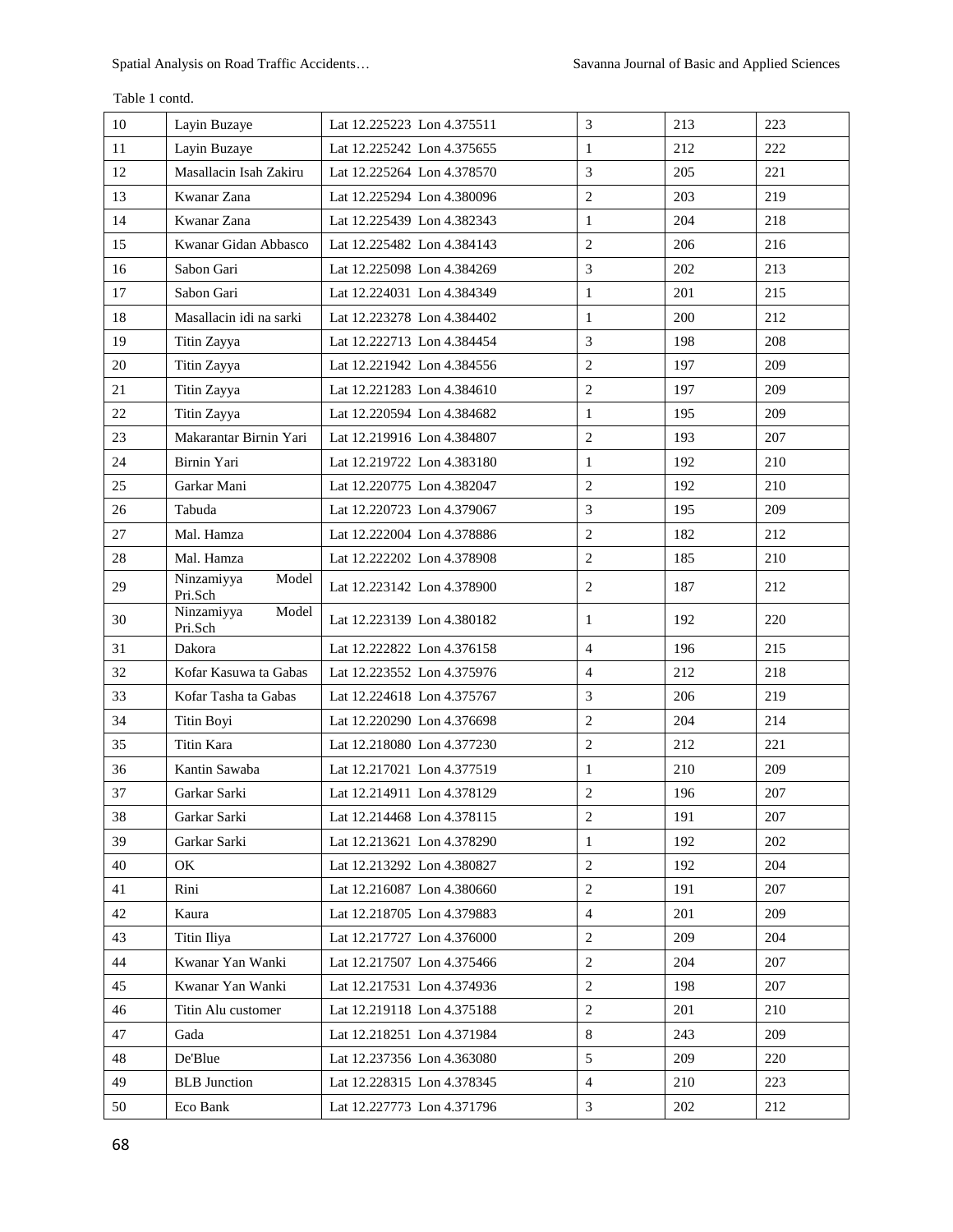#### **Universal Kriging Modeling**

There are a few model assumptions on the underlying random function  $Z(x)$  for universal kriging varying from the assumptions of simple and ordinary kriging. These are presented in Cressie (1993) and Webster and Oliver (2007) and we summarize them in the following assumption:

#### **Assumption (Model for universal Kriging)**

I. Assume that  $Z(x)$  can be decomposed into a deterministic, i.e. nonrandom trend function  $\mu(x)$ , and real-valued residual random function  $Y(x)$ , such that

Z(x) = µ(x) + Y(x) ………………………………….(1)

II.  $Y(x)$  is supposed to be intrinsically stationary with zero mean and Variogram function  $\gamma_Y(h)$ , called residual variogram function of  $Z(x)$ :

 $IE[Z(X)] = IE[\mu(X)] + IE[Y(x)] = \mu(x \dots (2)$ 

And

$$
\gamma_Y(h) = \frac{1}{2}Var(Y(x+h)-Y(h)) = \frac{1}{2}IE[(Y(x+h)-Y(x))^2] \dots \dots \dots (3)
$$

III. Finally let  $f_0, f_1, \dots, f_L$  be deterministic functions of the geographical coordinates  $x \in D$  with  $L \in N$  the number of known and selectable basic functions  $f_l$ : D  $\rightarrow \mathbb{R}$ ,  $1 = 0, \ldots$ , L. We assume  $\mu(x)$  to be a linear combination of these functions evaluated at x

µ(x) =∑ ()………………………………………… (4)

**Figure 3:** Experimental and fitted Variogram of Road traffic accidents**.**

With unknown coefficients  $a_l \in \mathbb{R} \setminus \{0\}$  for all  $l = 0, \ldots L$ and suppose  $f_{0}(x) = 1$  constant by convention.

#### **Universal Kriging Prediction**

In total, we observe the "optimal", that is to say the best linear unbiased predictor (BLUP)  $Z^*_{wUK}$  ( $x_0$ ) of universal kriging by inserting the above results of Cressie (1993):  $Z_{wUK}^{*}(x_0) = \sum_{i=1}^{n} w_i^{UK} Z(x_i) = w_{UK}^{T} Z =$ 

$$
\left[\gamma_{Y,0} - F(F^T \Gamma_Y^{-1} F)^{-1} (F^T \Gamma_Y^{-1} \gamma_{Y,0} - f_0) \right]^T \Gamma_Y^{-1} Z \dots (5)
$$

With corresponding kriging variance and finally with kriging estimate  $Z^*_{wUK}$  ( $x_0$ ) at the location of interest  $x_0$  $Z_{wUK}^*$   $(x_0) = \sum_{i=1}^n w_i^{UK} z(x_i) = w_{UK}^T z =$ 

$$
\left[\gamma_{Y,0} - F(F^T \Gamma_Y^{-1} F)^{-1} (F^T \Gamma_Y^{-1} \gamma_{Y,0} - f_0) \right]^T \Gamma_Y^{-1} z \dots \dots \dots (6)
$$

#### **RESULTS AND DISCUSSION**

The experimental Variogram of Road traffic accidents is shown in Figure 3. The Variogram model indicated that there is a spatial autocorrelation in the model and also it illustrates three important parameters that control the fit of the Variogram model, those parameters are: Nugget, sill and range.

From the result presented in Figure 4, it is indicating that the prediction variability in the road traffic accidents increases at southern part of the study area. It was observed that from the Universal Kriging prediction map, the highest occurrence of the road traffic accident was found at Garkar Ando, Gada, and Titin Alu customer, and the lowest was found at Ninzamiyya, Mal. Hamza and Tabuda.

# **Experimental variogram and fitted variogram model**